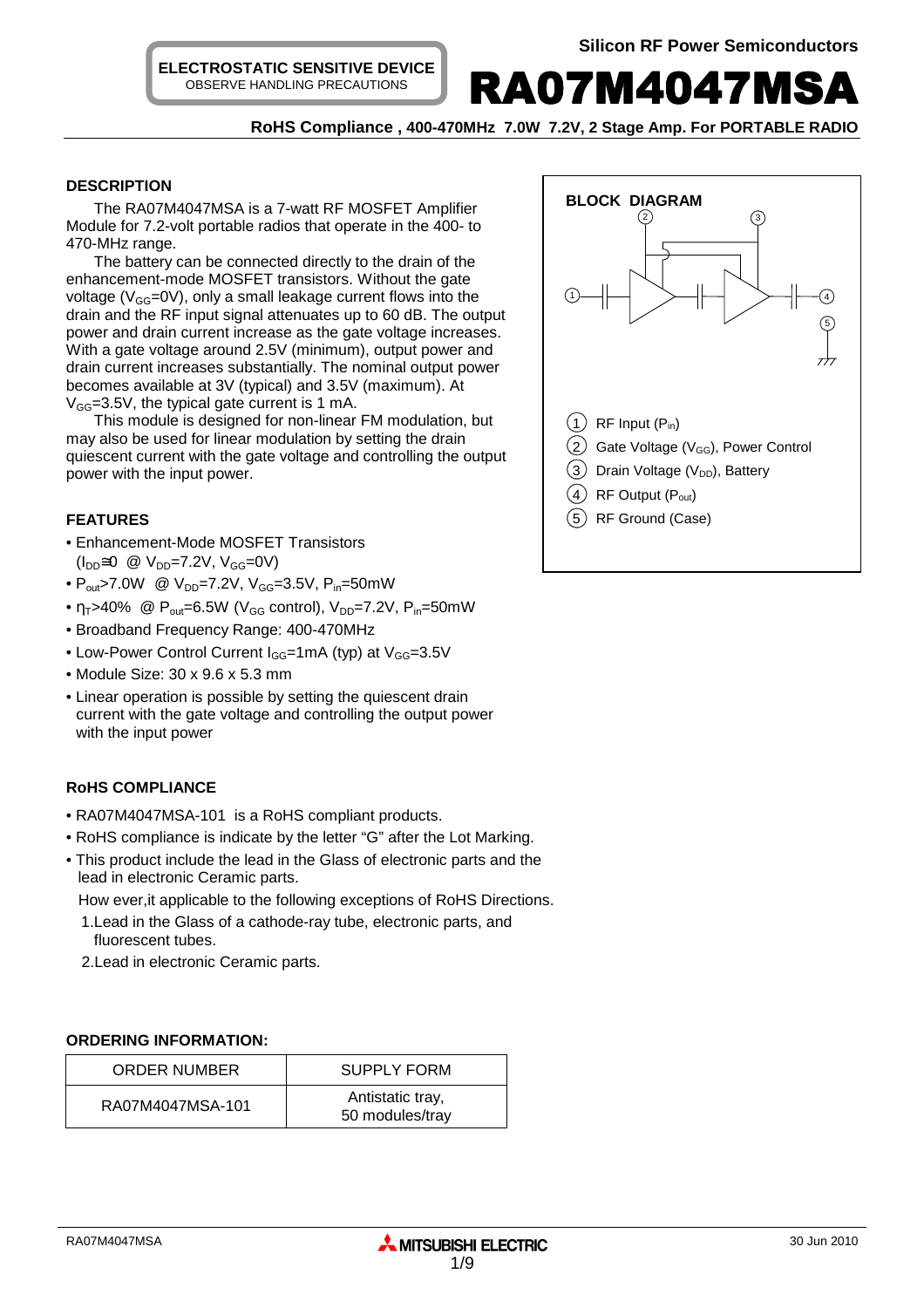**ELECTROSTATIC SENSITIVE DEVICE** OBSERVE HANDLING PRECAUTIONS

**ROHS COMPLIANCE** RA07M4047MSA

# **MAXIMUM RATINGS** (T<sub>case</sub>=+25°C, unless otherwise specified)

| <b>SYMBOL</b>              | PARAMETER                        | <b>CONDITIONS</b>                                           | <b>RATING</b>   | UNIT |
|----------------------------|----------------------------------|-------------------------------------------------------------|-----------------|------|
| V <sub>DD</sub>            | Drain Voltage                    | $V$ <sub>GG</sub> $<$ 3.5V                                  | 9.2             |      |
| Vgg                        | Gate Voltage                     | $V_{DD}$ <7.2V, $P_{in}$ =0mW                               | 4               |      |
| $P_{in}$                   | Input Power                      |                                                             | 70              | mW   |
| $P_{\text{out}}$           | <b>Output Power</b>              | $f = 400 - 470$ MHz, $V_{GG} < 3.5$ V<br>$Z_G=Z_1=50\Omega$ | 10              | W    |
| case(OP)                   | Operation Case Temperature Range |                                                             | $-30$ to $+110$ | C    |
| ${\mathsf T}_{\text{stg}}$ | Storage Temperature Range        |                                                             | $-40$ to $+110$ | C    |

The above parameters are independently guaranteed.

# **ELECTRICAL CHARACTERISTICS** (T<sub>case</sub>=+25℃, Z G=Z<sub>L</sub>=50Ω, unless otherwise specified)

| <b>SYMBOL</b>       | <b>PARAMETER</b>         | <b>CONDITIONS</b>                                                                                              | <b>MIN</b>                | <b>TYP</b> | <b>MAX</b> | <b>UNIT</b> |
|---------------------|--------------------------|----------------------------------------------------------------------------------------------------------------|---------------------------|------------|------------|-------------|
|                     | <b>Frequency Range</b>   |                                                                                                                | 400                       | Ξ.         | 470        | <b>MHz</b>  |
| $P_{\text{out}}$    | <b>Output Power</b>      | $V_{DD} = 7.2 V, V_{GG} = 3.5 V, P_{in} = 50 mW$                                                               | 7.0                       |            |            | W           |
| $\eta_{\mathsf{T}}$ | <b>Total Efficiency</b>  |                                                                                                                | 40                        |            |            | $\%$        |
| $2f_0$              | 2 <sup>nd</sup> Harmonic | $P_{\text{out}} = 6.5W$ (V <sub>GG</sub> control),                                                             |                           |            | $-25$      | dBc         |
| 3f <sub>o</sub>     | 3 <sup>rd</sup> Harmonic | $V_{DD} = 7.2V$<br>$P_{in}=50$ mW                                                                              |                           |            | $-30$      | dBc         |
| <b>Pin</b>          | Input VSWR               |                                                                                                                |                           |            | 4:1        |             |
| lgg                 | <b>Gate Current</b>      |                                                                                                                |                           |            |            | mA          |
|                     | Stability                | $V_{DD}$ =4.0-9.2V, P <sub>in</sub> =25-70mW, P <sub>out</sub> <8W (V <sub>GG</sub> control),<br>Load VSWR=8:1 | No parasitic oscillation  |            |            |             |
|                     | Load VSWR Tolerance      | $V_{DD}$ =9.2V, P <sub>in</sub> =50mW, P <sub>out</sub> =7W (V <sub>GG</sub> control),<br>Load VSWR=20:1       | No degradation or destroy |            |            |             |

All parameters, conditions, ratings, and limits are subject to change without notice.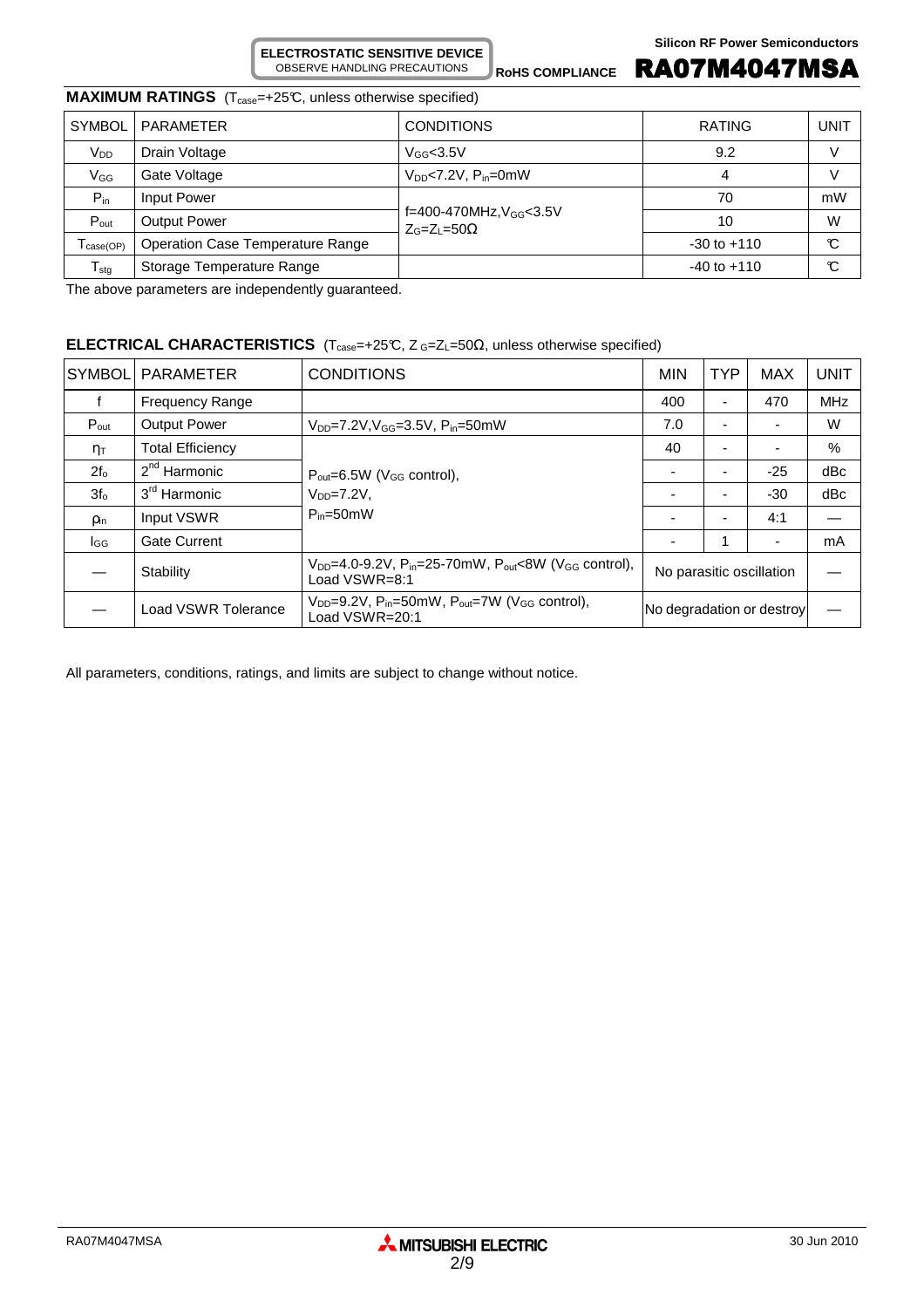ROHS COMPLIANCE **RA07M4047MSA** 

#### **TYPICAL PERFORMANCE** ( $T_{case}$ =+25°C,  $Z_{G}$ = $Z_{L}$ =50 $\Omega$ , unless otherwise specified)













**DRAIN CURRENT versus INPUT POWER DRAIN CURRENT versus INPUT POWER**



**OUTPUT POWER and DRAIN CURRENT OUTPUT POWER and DRAIN CURRENT versus DRAIN VOLTAGE versus DRAIN VOLTAGE**

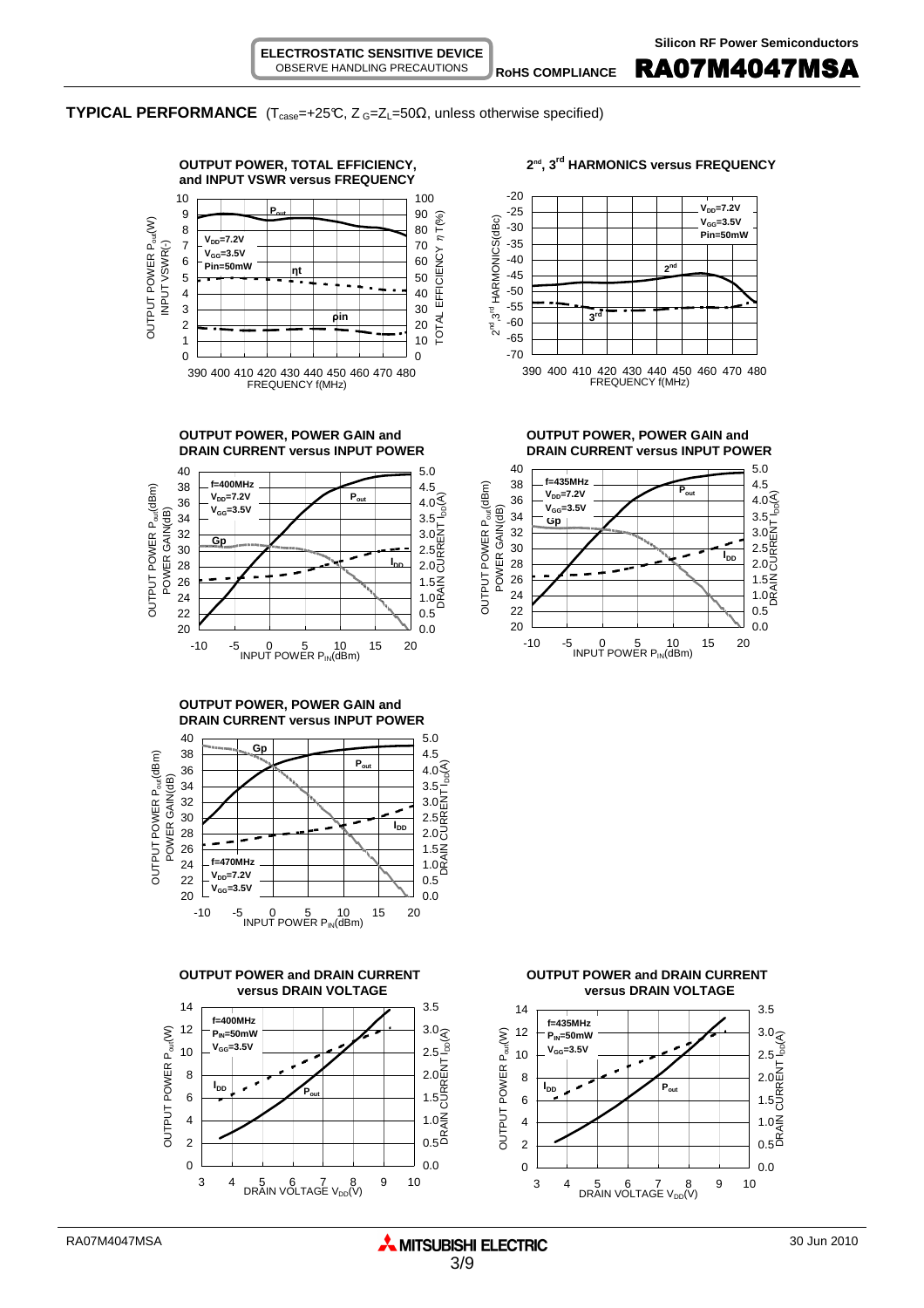R<sub>ohs compliance</sub> RA07M4047MSA

# **TYPICAL PERFORMANCE** ( $T_{case} = +25^\circ$ C,  $Z_{G} = Z_{L} = 50\Omega$ , unless otherwise specified)











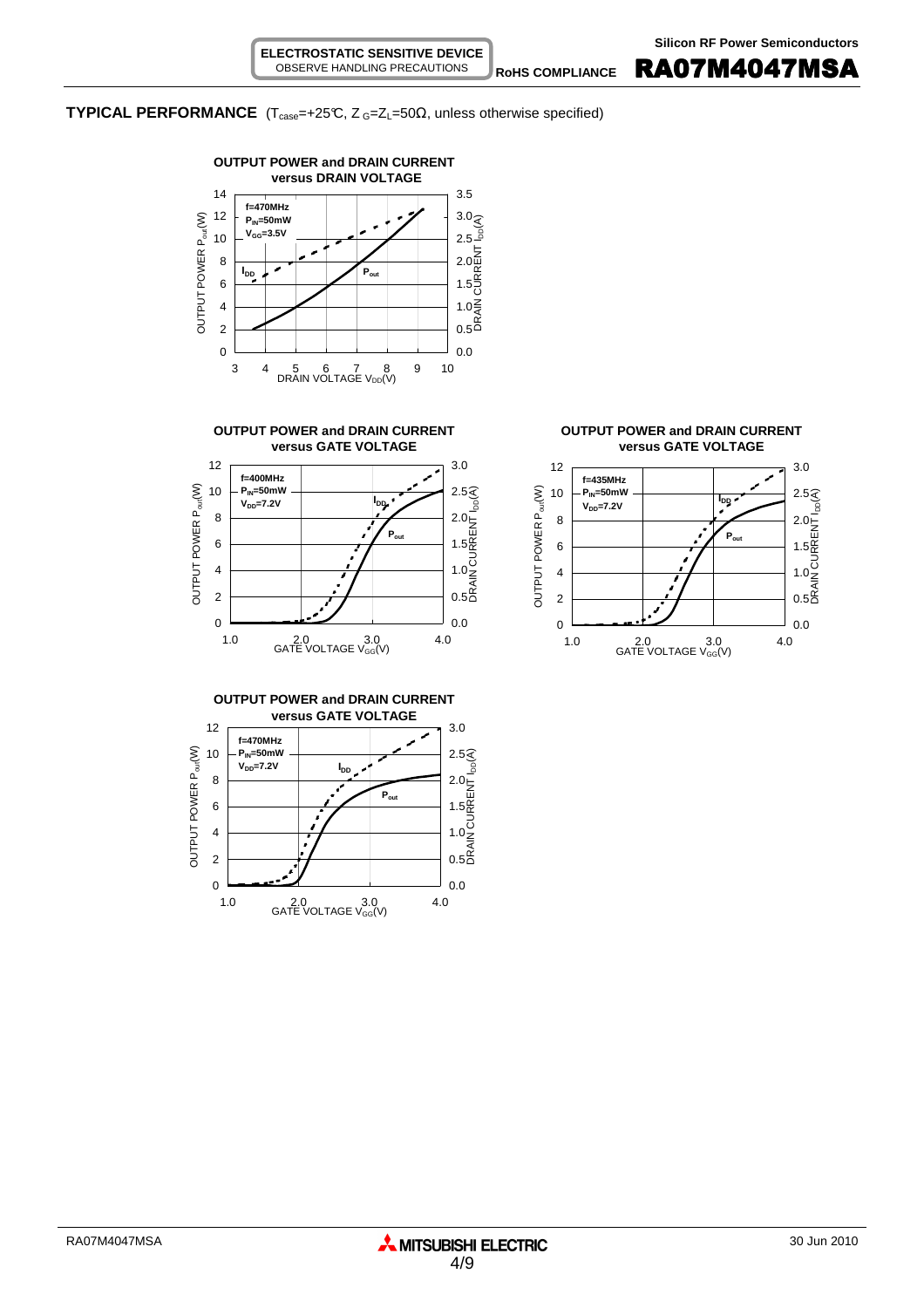**RoHS COMPLIANCE** RA07M4047MSA

## **OUTLINE DRAWING** (mm)



- $(1)$  RF Input  $(P_{in})$
- $(2)$  Gate Voltage (V<sub>GG</sub>)
- 3 Drain Voltage (V<sub>DD</sub>)
- 4 RF Output (P<sub>out</sub>)
- 5 RF Ground (Case)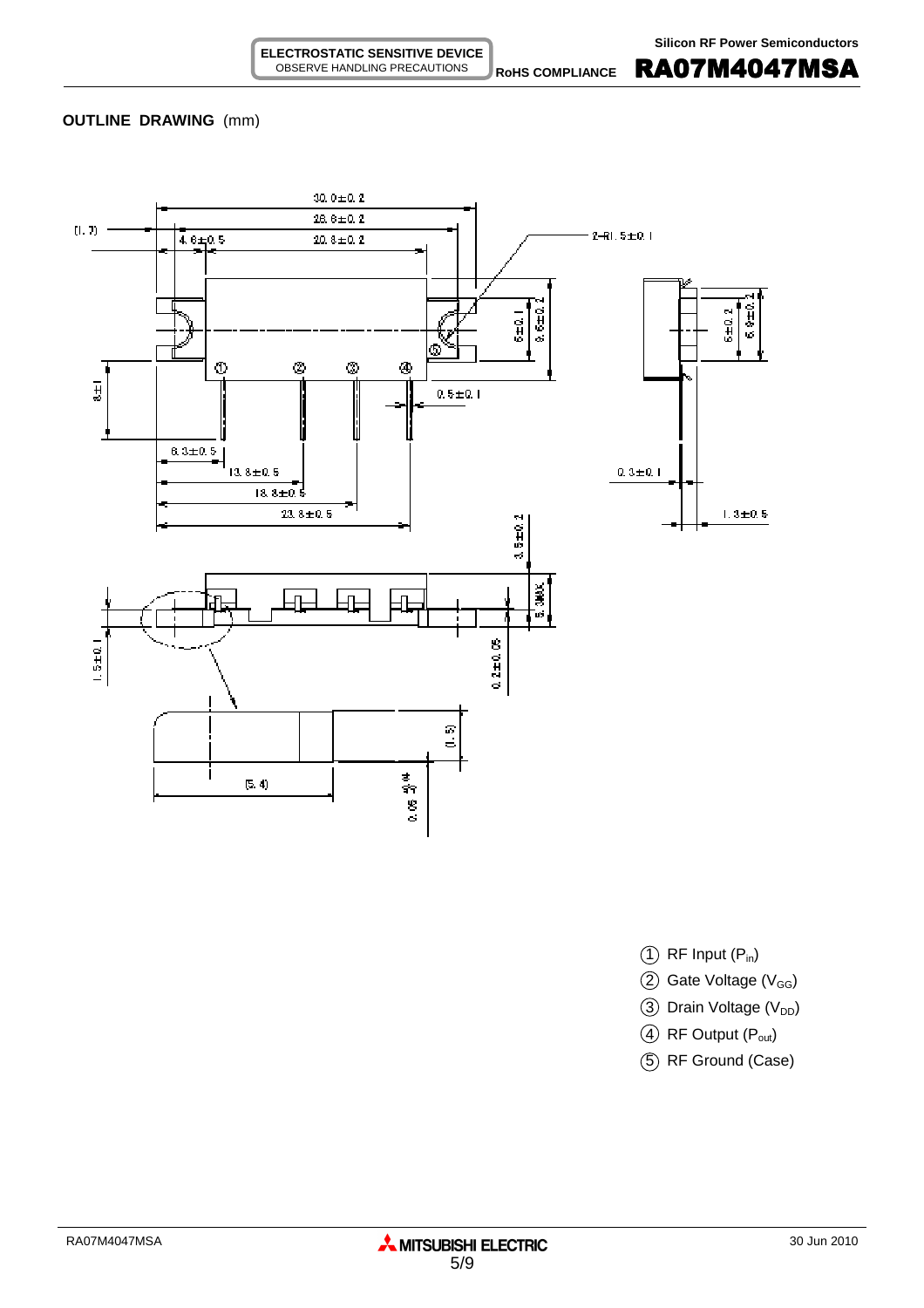**ROHS COMPLIANCE** RA07M4047MSA



- $(1)$  RF Input  $(P_{in})$
- $(2)$  Gate Voltage (V<sub>GG</sub>)
- $(3)$  Drain Voltage (V<sub>DD</sub>)
- $(4)$  RF Output  $(P_{out})$
- 5 RF Ground (Case)

**EQUIVALENT CIRCUIT**

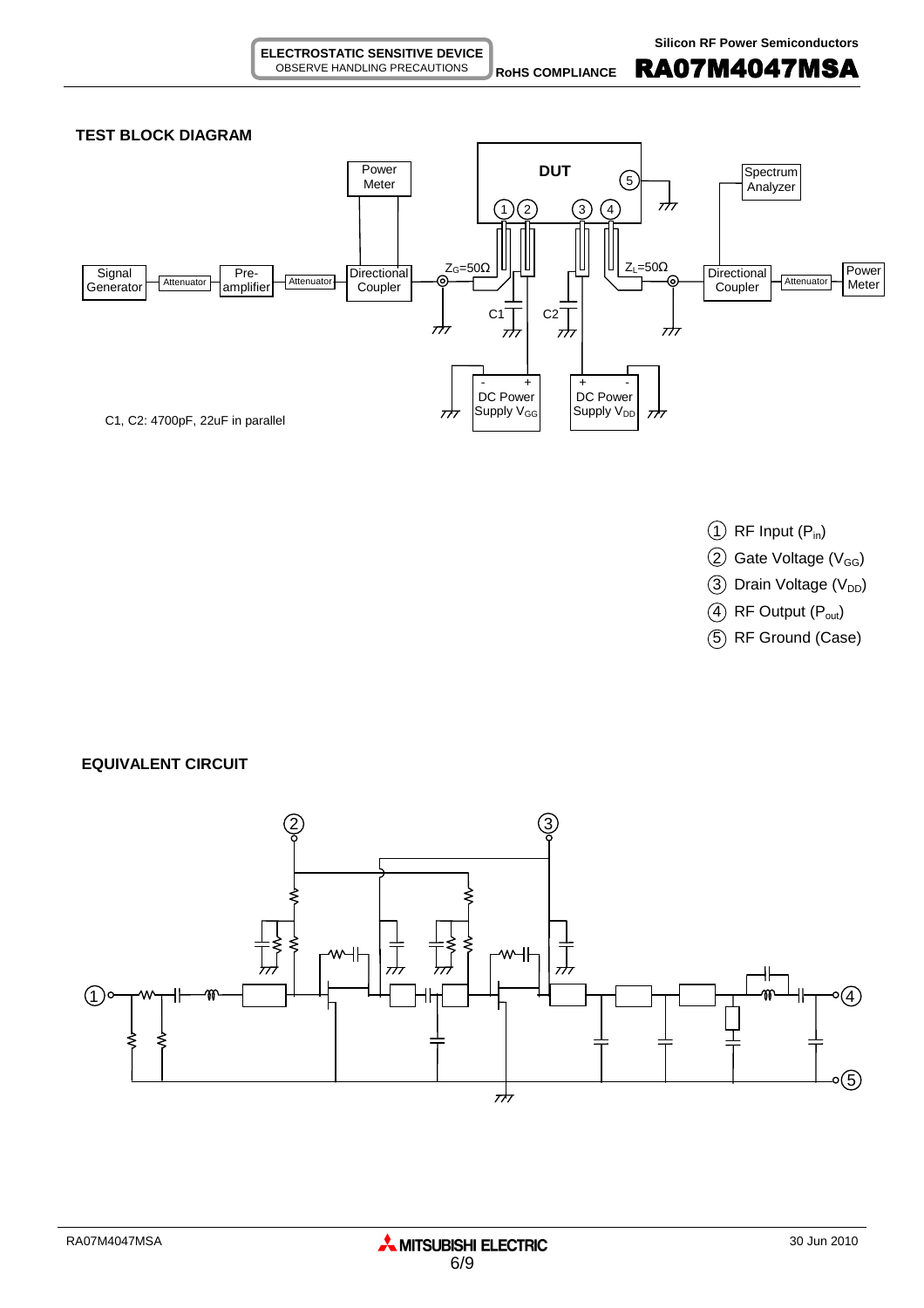# **RECOMMENDATIONS and APPLICATION INFORMATION:**

## **Construction:**

This module consists of an alumina substrate soldered onto a copper flange. For mechanical protection, a plastic cap is attached with silicone. The MOSFET transistor chips are die bonded onto metal, wire bonded to the substrate, and coated with resin. Lines on the substrate (eventually inductors), chip capacitors, and resistors form the bias and matching circuits. Wire leads soldered onto the alumina substrate provide the DC and RF connection. Following conditions must be avoided:

a) Bending forces on the alumina substrate (for example, by driving screws or from fast thermal changes)

- b) Mechanical stress on the wire leads (for example, by first soldering then driving screws or by thermal expansion)
- c) Defluxing solvents reacting with the resin coating on the MOSFET chips (for example, Trichlorethylene)
- d) Frequent on/off switching that causes thermal expansion of the resin
- e) ESD, surge, overvoltage in combination with load VSWR, and oscillation

## **ESD:**

This MOSFET module is sensitive to ESD voltages down to 1000V. Appropriate ESD precautions are required.

## **Mounting:**

Heat sink flatness must be less than 50  $\mu$ m (a heat sink that is not flat or particles between module and heat sink may cause the ceramic substrate in the module to crack by bending forces, either immediately when driving screws or later when thermal expansion forces are added).

A thermal compound between module and heat sink is recommended for low thermal contact resistance and to reduce the bending stress on the ceramic substrate caused by the temperature difference to the heat sink. The module must first be screwed to the heat sink, then the leads can be soldered to the printed circuit board. M2.6 screws are recommended with a tightening torque of 1.8 to 3.0 kgf-cm.

## **Soldering and Defluxing:**

This module is designed for manual soldering.

The lead (terminal) must be soldered after the module is screwed onto the heat sink.

The temperature of the lead (terminal) soldering should be lower than 350°C and shorter than 3 second.

Ethyl Alcohol is recommend for removing flux. Trichloroethylene solvents must not be used (they may cause bubbles in the coating of the transistor chips which can lift off the bond wires).

# **Thermal Design of the Heat Sink:**

At  $P_{out}$ =7.0W,  $V_{DD}$ =7.2V and  $P_{in}$ =50mW each stage transistor operating conditions are:

| Stage     | $P_{in}$<br>'W) | out<br>(W) | $R_{th(ch-case)}$<br>(C/W) | $I_{DD}$ @ η <sub>τ</sub> =40%<br>'A) | V DD<br>(V)  |
|-----------|-----------------|------------|----------------------------|---------------------------------------|--------------|
| ⊿ st      | 0.05            | 2.0        | 5.4                        | 0.69                                  | ר ד          |
| $\sim$ nd | 2.0             | 7.0        | 2.9                        | 2.43<br>⌒                             | . <u>. .</u> |

The channel temperatures of each stage transistor  $T_{ch} = T_{case} + (V_{DD} \times I_{DD} - P_{out} + P_{in}) \times R_{th(ch-case)}$  are:

 $T_{ch1} = T_{case} + (7.2V \times 0.69A - 2.0W + 0.05W) \times 5.4°C/W = T_{case} + 16.3°C$ <br>  $T_{ch2} = T_{case} + (7.2V \times 2.43A - 7.0W + 2.0W) \times 2.9°C/W = T_{case} + 36.2°C$ 

 $T_{ch2} = T_{case} + (7.2V \times 2.43A - 7.0W + 2.0W) \times 2.9C/W$ 

For long-term reliability, it is best to keep the module case temperature ( $T_{case}$ ) below 90°C. For an ambient temperature T<sub>air</sub>=60°C and P <sub>out</sub>=7.0W, the required thermal resistance R<sub>th (case-air)</sub> = (T<sub>case</sub> - T<sub>air</sub>) / ((P<sub>out</sub> /  $\eta_T$ ) - $P_{out}$  +  $P_{in}$ ) of the heat sink, including the contact resistance, is:

 $R_{th(case-air)} = (90\text{°C} - 60\text{°C}) / (7.0W/40\% - 7.0W + 0.05W) = 2.84 \text{°C/W}$ 

When mounting the module with the thermal resistance of 2.84 °C/W, the channel temperature of each sta ge transistor is:

 $T_{\text{ch1}} = T_{\text{air}} + 46.3 \text{ C}$  $T_{ch2} = T_{air} + 66.2 \text{ C}$ 

The 175°C maximum rating for the channel temperatur e ensures application under derated conditions.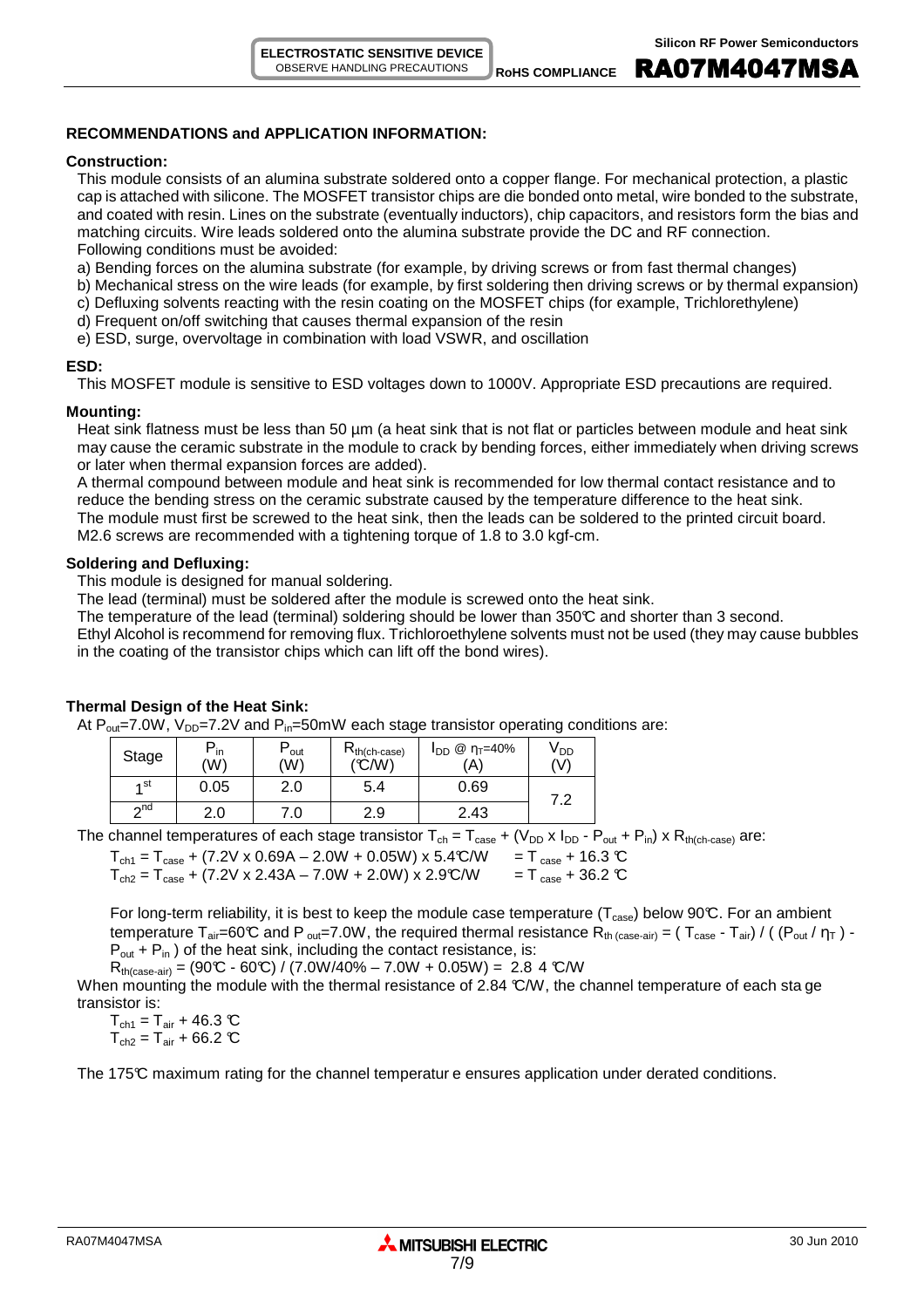**ELECTROSTATIC SENSITIVE DEVICE** OBSERVE HANDLING PRECAUTIONS

Rohs compliance **RA07M4047MSA** 

## **Output Power Control:**

Depending on linearity, the following two methods are recommended to control the output power:

- a) Non-linear FM modulation:
	- By the gate voltage  $(V_{GG})$ .

When the gate voltage is close to zero, the RF input signal is attenuated up to 60 dB and only a small leakage current flows from the battery into the drain.

Around  $V_{GG}$ =2.5V, the output power and drain current increases substantially.

Around  $V_{GG}=3V$  (typical) to  $V_{GG}=3.5V$  (maximum), the nominal output power becomes available.

b) Linear AM modulation:

By RF input power  $P_{in}$ . The gate voltage is used to set the drain's quiescent current for the required linearity.

# **Oscillation:**

To test RF characteristics, this module is put on a fixture with two bias decoupling capacitors each on gate and drain, a 4.700 pF chip capacitor, located close to the module, and a 22 µF (or more) electrolytic capacitor.

When an amplifier circuit around this module shows oscillation, the following may be checked:

- a) Do the bias decoupling capacitors have a low inductance pass to the case of the module?
- b) Is the load impedance  $Z_1$ =50 $\Omega$ ?
- c) Is the source impedance  $Z<sub>G</sub>=50 $\Omega$ ?$

# **ATTENTION:**

1.High Temperature; This product might have a heat generation while operation,Please take notice that have a possibility to receive a burn to touch the operating product directly or touch the product until cold after switch off. At the near the product,do not place the combustible material that have possibilities to arise the fire.

2. Generation of High Frequency Power; This product generate a high frequency power. Please take notice that do not leakage the unnecessary electric wave and use this products without cause damage for human and property per normal operation.

3. Before use; Before use the product,Please design the equipment in consideration of the risk for human and electric wave obstacle for equipment.

# **PRECAUTION FOR THE USE OF MITSUBISHI SILICON RF POWER AMPLIFIER DEVICES:**

- 1.The specifications of mention are not guarantee values in this data sheet. Please confirm additional details regarding operation of these products from the formal specification sheet. For copies of the formal specification sheets, please contact one of our sales offices.
- 2.RA series products (RF power amplifier modules) are designed for consumer mobile communication terminals and were not specifically designed for use in other applications. In particular, while these products are highly reliable for their designed purpose, they are not manufactured under a quality assurance testing protocol that is sufficient to guarantee the level of reliability typically deemed necessary for critical communications elements. Examples of critical communications elements would include transmitters for base station applications and fixed station applications that operate with long term continuous transmission and a higher on-off frequency during transmitting, especially for systems that may have a high impact to society.
- 3.RA series products use MOSFET semiconductor technology. They are sensitive to ESD voltage therefore appropriate ESD precautions are required.
- 4.In order to maximize reliability of the equipment, it is better to keep the devices temperature low. It is recommended to utilize a sufficient sized heat-sink in conjunction with other cooling methods as needed (fan, etc.) to keep the case temperature for RA series products lower than 60deg/C under standard conditions, and less than 90deg/C under extreme conditions.
- 5.RA series products are designed to operate into a nominal load impedance of 50 ohms. Under the condition of operating into a severe high load VSWR approaching an open or short, an over load condition could occur. In the worst case there is risk for burn out of the transistors and burning of other parts including the substrate in the module.
- 6.The formal specification includes a guarantee against parasitic oscillation under a specified maximum load mismatch condition. The inspection for parasitic oscillation is performed on a sample basis on our manufacturing line. It is recommended that verification of no parasitic oscillation be performed at the completed equipment level also.
- 7.For specific precautions regarding assembly of these products into the equipment, please refer to the supplementary items in the specification sheet.
- 8.Warranty for the product is void if the products protective cap (lid) is removed or if the product is modified in any way from it's original form.
- 9.For additional "Safety first" in your circuit design and notes regarding the materials, please refer the last page of this data sheet.
- 10. Please refer to the additional precautions in the formal specification sheet.